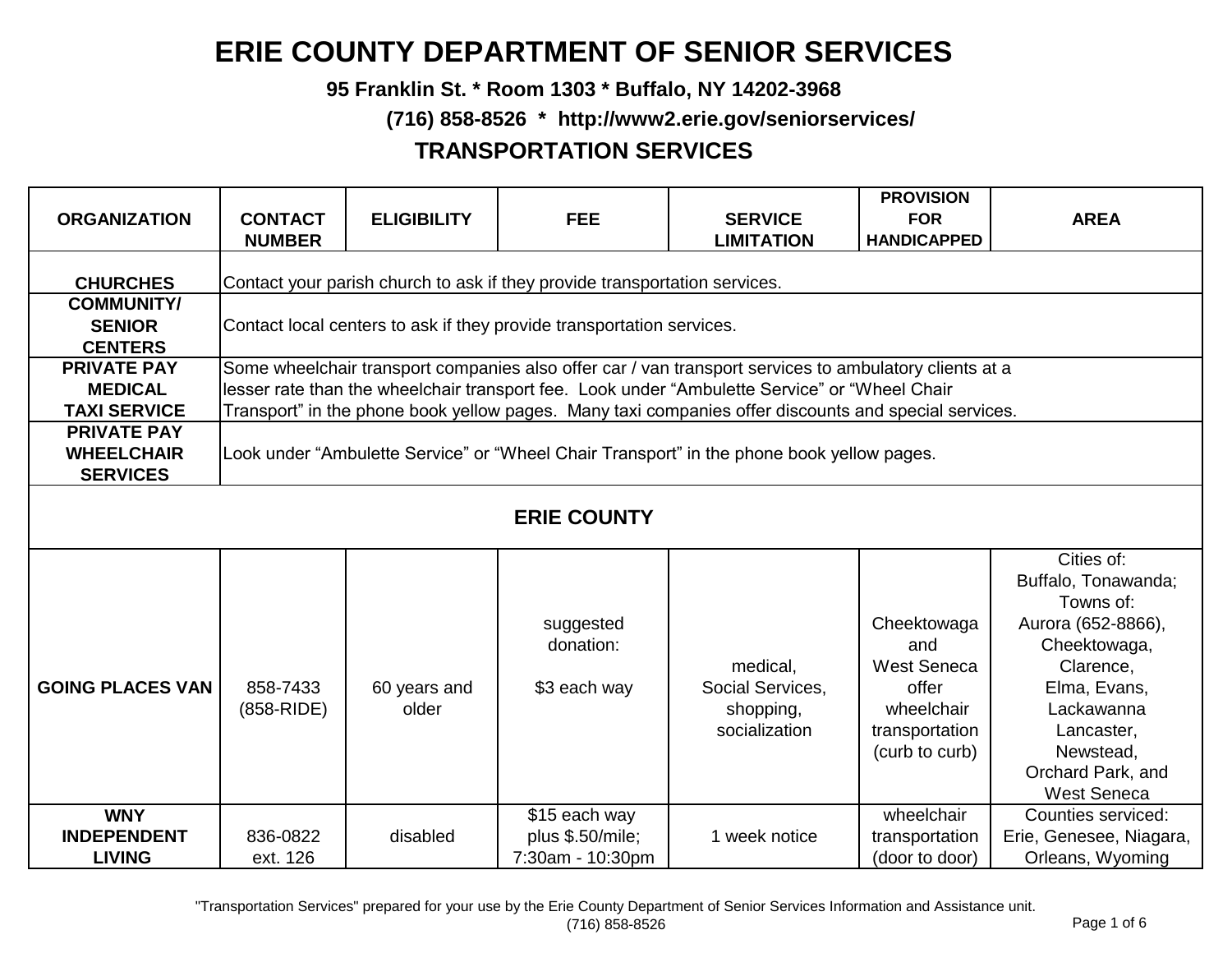| <b>ORGANIZATION</b>                                          | <b>CONTACT</b><br><b>NUMBER</b> | <b>ELIGIBILITY</b>                                                  | <b>FEE</b>                                                                                                                      | <b>SERVICE</b><br><b>LIMITATION</b>                                            | <b>PROVISION</b><br><b>FOR</b><br><b>HANDICAPPED</b> | <b>AREA</b>                                                                                                                         |  |
|--------------------------------------------------------------|---------------------------------|---------------------------------------------------------------------|---------------------------------------------------------------------------------------------------------------------------------|--------------------------------------------------------------------------------|------------------------------------------------------|-------------------------------------------------------------------------------------------------------------------------------------|--|
| <b>MEDICAL</b><br><b>MEDICAID</b><br><b>TRANSPORTATION</b>   | $1 - 800 -$<br>651-7040         | must have<br>Medicaid                                               | none                                                                                                                            | medical<br>appointments<br>only                                                | wheelchair<br>transportation                         | <b>Erie County</b>                                                                                                                  |  |
| <b>AMERICAN</b><br><b>CANCER</b><br><b>SOCIETY</b>           | $1 - 800 -$<br>227-2345         | cancer<br>diagnosis                                                 | none                                                                                                                            | Active cancer<br>treatment appointment<br>only; need 3 business<br>days notice | no                                                   | Erie County,<br>Niagara County<br>(escorts/caregivers permitted)                                                                    |  |
| <b>DISABLED</b><br><b>AMERICAN</b><br><b>VETERANS</b>        | 862-6544                        | veteran of<br>US armed<br>forces                                    | donation                                                                                                                        | to Veterans'<br><b>Medical Center</b><br>only; need<br>2 weeks notice          | no<br>yes                                            | <b>Erie County</b><br>Niagara County                                                                                                |  |
| <b>HEARTS AND HANDS</b>                                      | 406-8311<br>542-2226 Akron      | 60+ years and/or<br>disabled                                        | donations are<br>accepted                                                                                                       | based on volunteer<br>availability                                             | <b>No</b>                                            | Akron/Newstead, Alden,<br>Amherst, Boston,<br>Clarence, Holland, Lockport<br>Marilla, Tonawanda Indian<br><b>Reservation, Wales</b> |  |
| <b>SOUTH (see also ERIE COUNTY)</b>                          |                                 |                                                                     |                                                                                                                                 |                                                                                |                                                      |                                                                                                                                     |  |
| <b>EDEN (TOWN OF)</b>                                        | 992-3067                        | resident;<br>60 years and<br>older                                  | none                                                                                                                            | medical.<br>shopping,<br>banking                                               | no                                                   | Eden<br>(25 mile radius)                                                                                                            |  |
| <b>HAMBURG</b><br>(TOWN OF)                                  | 646-1666                        | town<br>resident;<br>55 years and<br>older or<br>disabled           | \$3 r/t to Senior Center<br>\$10 r/t in town/village<br>\$20 r/t to OP<br>\$30 r/t Bflo/North<br>\$30 r/t for<br>wheelchair van | medical,<br>nutrition,<br>(grocery shopping -<br>Tues & Thurs \$6)             | yes                                                  | Wheelchair van travels<br>only within Hamburg                                                                                       |  |
| <b>LACKAWANNA</b><br><b>SENIOR</b><br><b>CITIZENS CENTER</b> | 827-6669                        | Lackawanna<br>residents who<br>who are<br>60 years old<br>and older | \$3                                                                                                                             | *medical,<br>shopping,<br>social                                               | no                                                   | City of Lackawanna<br>(7 mile radius of<br>Lackawanna Center.)<br>*Medical beyond 7 miles,<br>see Going Places Van                  |  |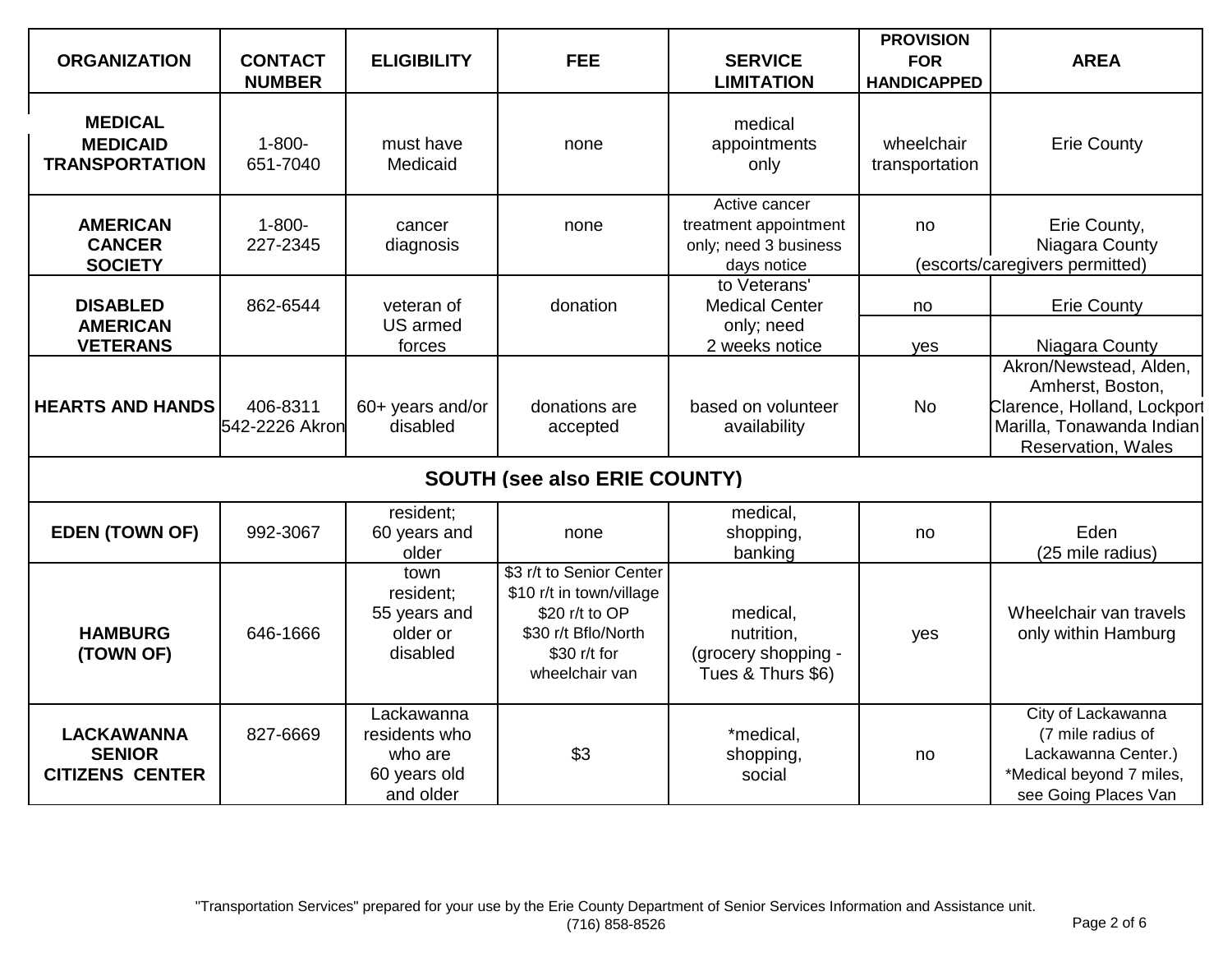|                                                                                |                   |                                                                   |                                 |                                                                                | <b>PROVISION</b>               |                                                                                                                        |  |
|--------------------------------------------------------------------------------|-------------------|-------------------------------------------------------------------|---------------------------------|--------------------------------------------------------------------------------|--------------------------------|------------------------------------------------------------------------------------------------------------------------|--|
| <b>ORGANIZATION</b>                                                            | <b>CONTACT</b>    | <b>ELIGIBILITY</b>                                                | <b>FEE</b>                      | <b>SERVICE</b>                                                                 | <b>FOR</b>                     | <b>AREA</b>                                                                                                            |  |
|                                                                                | <b>NUMBER</b>     |                                                                   |                                 | <b>LIMITATION</b>                                                              | <b>HANDICAPPED</b>             |                                                                                                                        |  |
| <b>RURAL TRANSIT</b>                                                           | 592-0088          | resident;<br>62 years and<br>older, SSI,                          | suggested                       | Monday - Friday<br>8:00am - 4:00pm<br>medical, shopping,                       |                                | Concord,<br>Springville:<br>does not go outside<br>of Concord;<br>Holland, Sardinia<br>South Buffalo Mercy<br>is limit |  |
|                                                                                | 662-8378          | disabled or<br>any age if<br>income w/in<br><b>HUD</b> guidelines | donation:<br>\$3 van round trip | social, personal;<br>limit 2 rides/week;<br>call 2 business days<br>in advance | no                             | Orchard Park,<br>Boston, Colden,<br>Eden, Aurora,<br>Elma, Marilla,<br>Wales<br>South Buffalo Mercy<br>is limit        |  |
|                                                                                | 549-5098          |                                                                   |                                 |                                                                                |                                | Towns of:<br><b>Brant</b><br>Collins<br>Evans<br><b>North Collins</b>                                                  |  |
| <b>NORTH (see also ERIE COUNTY)</b>                                            |                   |                                                                   |                                 |                                                                                |                                |                                                                                                                        |  |
| <b>ALDEN</b><br><b>RECREATION</b><br><b>DEPARTMENT</b>                         | Joyce<br>480-6532 | Town of Alden<br>resident;<br>60 years and<br>older               | no fee                          | Tuesday,<br>Wednesday,<br>Thursday;<br>call one week<br>ahead                  | yes                            | Village and<br>Town of Alden                                                                                           |  |
| <b>AMHERST</b><br><b>SENIOR</b><br><b>TRANSPORTATION</b><br><b>CORPORATION</b> | 636-3075          | Town of<br>Amherst<br>resident;<br>55 years<br>and<br>older       | rates vary<br>$$10 - $25$       | senior center<br>medical / Amherst<br>grocery shopping                         | wheelchair<br>van<br>available | Amherst, Buffalo,<br>Cheektowaga,<br>Depew, Kenmore,<br>Lancaster,<br>Tonawanda                                        |  |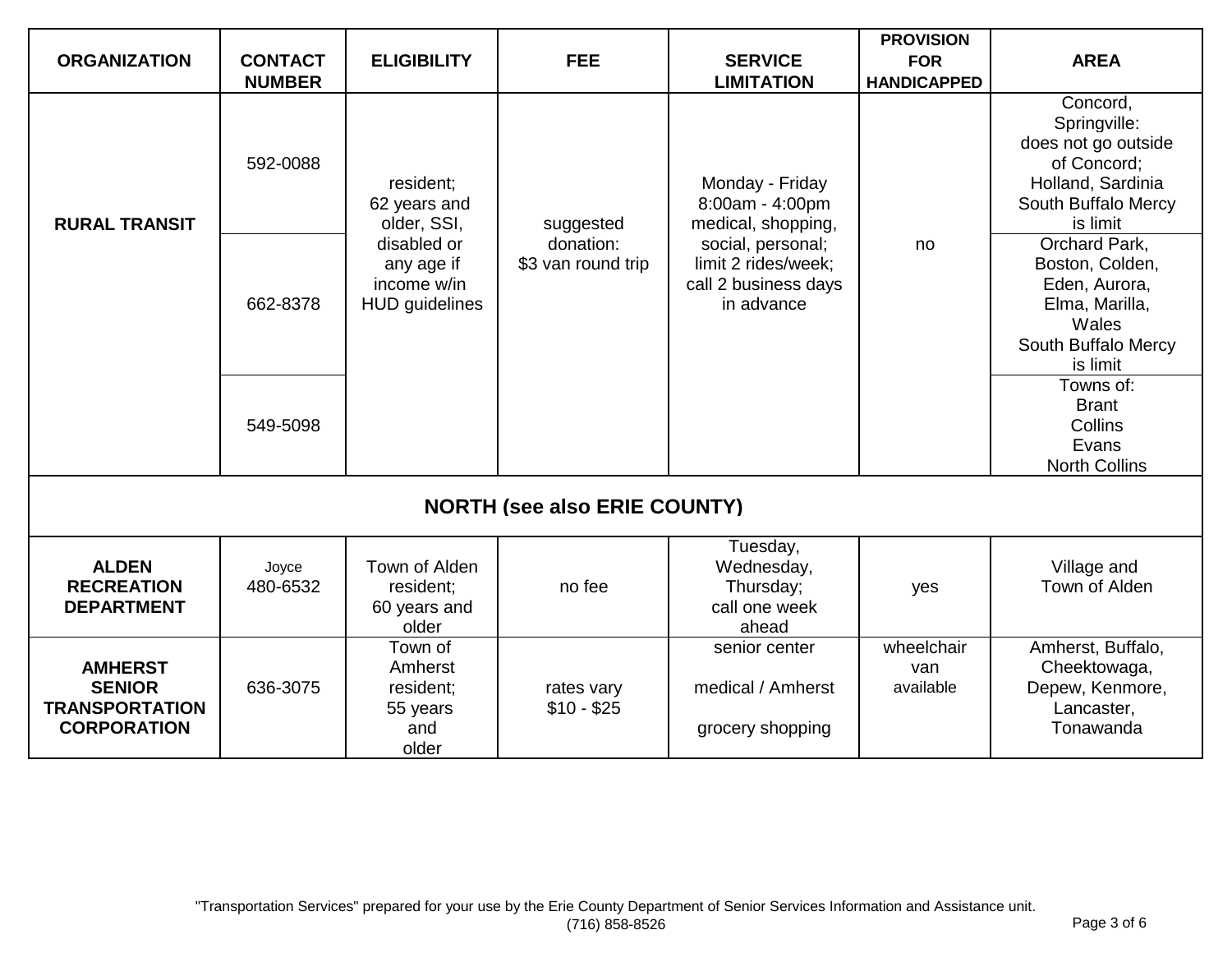| <b>ORGANIZATION</b>                                                                                       | <b>CONTACT</b>                                                    | <b>ELIGIBILITY</b>                                                                                         | <b>FEE</b>                                                                 | <b>SERVICE</b>                                                                                                                                    | <b>PROVISION</b><br><b>FOR</b> | <b>AREA</b>                                                                                                    |
|-----------------------------------------------------------------------------------------------------------|-------------------------------------------------------------------|------------------------------------------------------------------------------------------------------------|----------------------------------------------------------------------------|---------------------------------------------------------------------------------------------------------------------------------------------------|--------------------------------|----------------------------------------------------------------------------------------------------------------|
|                                                                                                           | <b>NUMBER</b>                                                     |                                                                                                            |                                                                            | <b>LIMITATION</b>                                                                                                                                 | <b>HANDICAPPED</b>             |                                                                                                                |
| <b>CLARENCE SENIOR</b><br>CITIZEN, INC.                                                                   | 633-5138                                                          | member<br>of center;<br>55 years and<br>older                                                              | suggested<br>donation                                                      | shopping<br>and<br>transportation to<br>and from Center                                                                                           | no                             | Clarence                                                                                                       |
| <b>GRAND ISLAND</b><br><b>SENIOR CENTER</b>                                                               | 773-9682                                                          | resident;<br>50 years and<br>older                                                                         | suggested<br>donation \$1;<br>\$10 r/t off island                          | medical (on & off GI),<br>shopping on<br>Grand Island only                                                                                        | no                             | <b>Grand Island</b><br>(15 mile radius)                                                                        |
| <b>LANCASTER</b><br>(TOWN OF)<br><b>SENIOR CITIZEN</b><br><b>VAN</b>                                      | 685-3498                                                          | Lancaster<br>resident;<br>60 years and<br>older                                                            | suggested<br>donation \$3                                                  | medical,<br>shopping                                                                                                                              | yes (MWF)                      | <b>Erie County</b>                                                                                             |
| <b>NIAGARA FRONTIER</b><br><b>TRANSIT AUTHORITY</b><br><b>PARATRANSIT</b><br><b>ACCESS</b><br><b>LINE</b> | Customer<br>Info:<br>855-7268<br><b>Reservations:</b><br>855-7239 | disabled;<br>can't ride<br>regular<br>bus                                                                  | \$4 each way                                                               | must live within<br>3/4 mile of bus<br>route;<br>curb to curb only                                                                                | yes                            | Erie County,<br>Niagara County                                                                                 |
| <b>RURAL TRANSIT</b>                                                                                      | 565-3323                                                          | resident;<br>62 years and<br>older, SSI,<br>disabled or any<br>age if income w/in<br><b>HUD</b> guidelines | suggested<br>donation:<br>$$3$ van<br>round trip                           | Monday - Friday<br>8:00am - 4:00pm<br>medical, shopping<br>social, personal;<br>limit 2 rides/week; call<br>ahead 2 business days                 | no                             | Clarence,<br>Newstead                                                                                          |
| <b>TONAWANDA</b><br>(CITY OF)<br><b>RECREATION</b><br><b>DEPARTMENT</b>                                   | 505-1172                                                          | City of<br>Tonawanda<br>resident;<br>60 years and<br>older                                                 | suggested:<br>donation:<br>\$3 each way                                    | Van runs Tues-Fri<br>From 7:30am-2:30pm;<br>call Mon 9:00-10:00<br>for medical;<br>call Mon 10:00-11:00<br>for banking, group<br>dining, shopping | no                             | Amherst, Buffalo,<br>Kenmore,<br>City of Tonawanda,<br>North Tonawanda,<br>Town of Tonawanda,<br>Williamsville |
| <b>TONAWANDA</b><br>(TOWN OF)<br><b>SENIOR CENTER</b>                                                     | 875-1029                                                          | Town of<br>Tonawanda<br>Village of Kenmore<br>residents:<br>60 years & older                               | fee for service:<br>\$5 one way<br>in town;<br>\$10 one way<br>out of town | medical,<br>shopping,<br>social                                                                                                                   | no                             | Town of Tonawanda,<br>Village of Kenmore<br>(call for travel to<br>other areas)                                |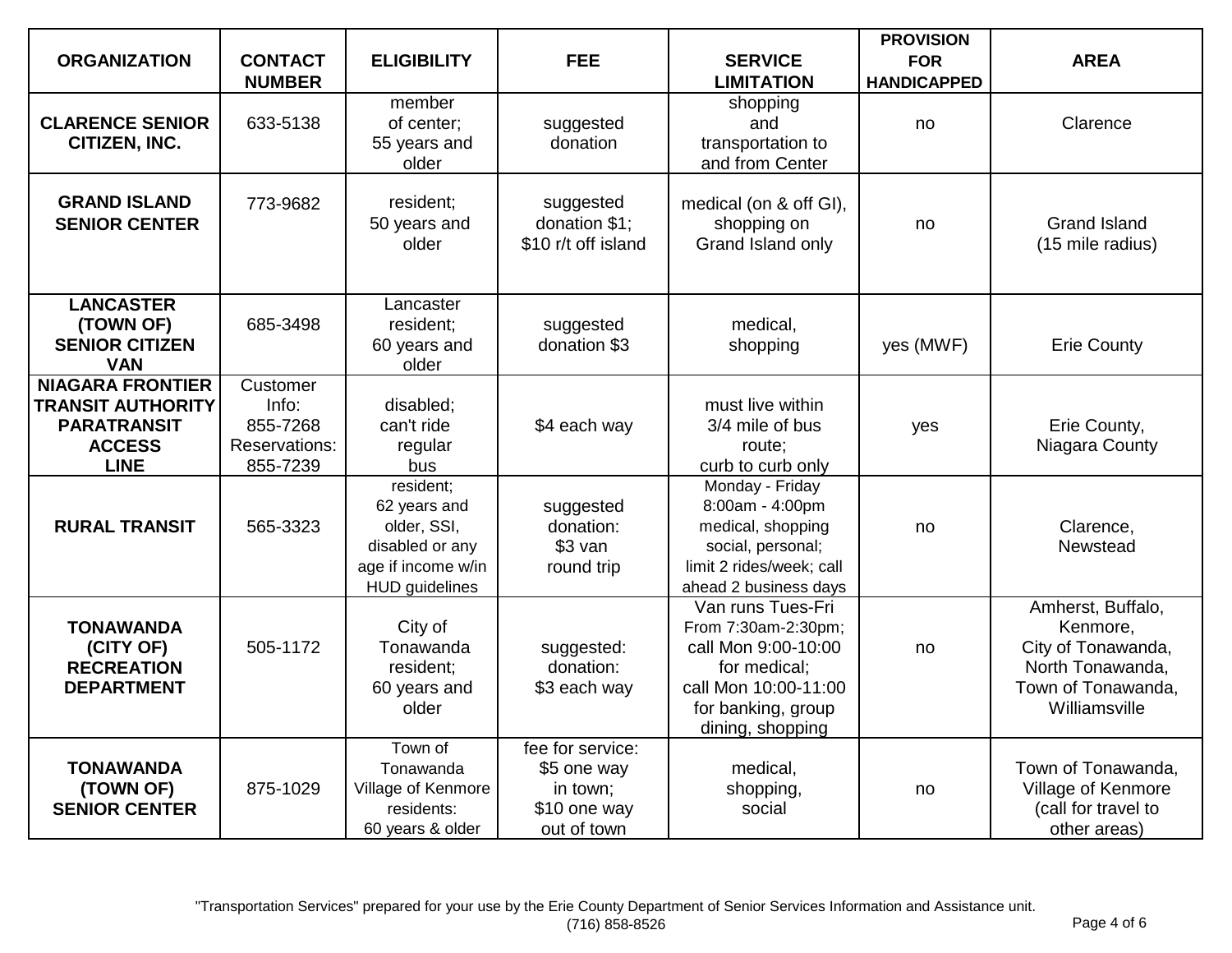| <b>ORGANIZATION</b>                                       | <b>CONTACT</b><br><b>NUMBER</b> | <b>ELIGIBILITY</b>                                     | <b>FEE</b>                                                                        | <b>SERVICE</b><br><b>LIMITATION</b>                                                                                     | <b>PROVISION</b><br><b>FOR</b><br><b>HANDICAPPED</b> | <b>AREA</b>                                                                                                                            |  |  |
|-----------------------------------------------------------|---------------------------------|--------------------------------------------------------|-----------------------------------------------------------------------------------|-------------------------------------------------------------------------------------------------------------------------|------------------------------------------------------|----------------------------------------------------------------------------------------------------------------------------------------|--|--|
| <b>BUFFALO (see also ERIE COUNTY)</b>                     |                                 |                                                        |                                                                                   |                                                                                                                         |                                                      |                                                                                                                                        |  |  |
| <b>SCHILLER PARK</b><br><b>SENIOR SERVICES</b>            | 895-2727                        | 60 years and<br>older                                  | suggested<br>donation:<br>\$3 each way                                            | medical,<br>shopping,<br>social                                                                                         | yes                                                  | Bailey-Delavan<br>Schiller Park and other<br>East Side of Buffalo areas                                                                |  |  |
| THE BELLE CENTER                                          | 845-0485                        | Center members<br>60 years and<br>older                | free for Belle Center<br>members                                                  | <b>Belle Center only</b>                                                                                                | no                                                   | To and from center only                                                                                                                |  |  |
| <b>CANOPY</b><br><b>OF</b><br><b>NEIGHBORS</b>            | 235-8133                        | Must be a<br>member of Canopy<br>62 years and<br>older | free to members<br>living city of Buffalo<br>and surrounding<br>neighborhoods     | medical, shopping,<br>social;<br>1 week notice                                                                          | no                                                   | <b>Erie County</b>                                                                                                                     |  |  |
| <b>NORTH BUFFALO</b><br><b>COMMUNITY</b><br><b>CENTER</b> | 874-6133<br>ext. 103            | 60 years and<br>older                                  | suggested<br>donation:<br>\$3 round trip                                          | center,<br>shopping,<br>social                                                                                          | no                                                   | North Buffalo                                                                                                                          |  |  |
| <b>NORTH BUFFALO</b><br><b>NEIGHBORS</b>                  | 352-7843                        | North Buffalo<br>resident;<br>65 years and<br>older    | \$5 for trips up<br>to 2 hours total;<br>\$10 for trips<br>longer than<br>2 hours | call 9:00am - noon,<br>one week ahead for<br>medical, shopping,<br>banking, personal,<br>social, etc.;<br>15 mile limit | no                                                   | North Buffalo area:<br>North to Kenmore Ave,<br>West to Elmwood Ave,<br>South to Main St and<br>Routes 198 & 33,<br>East to RR tracks. |  |  |